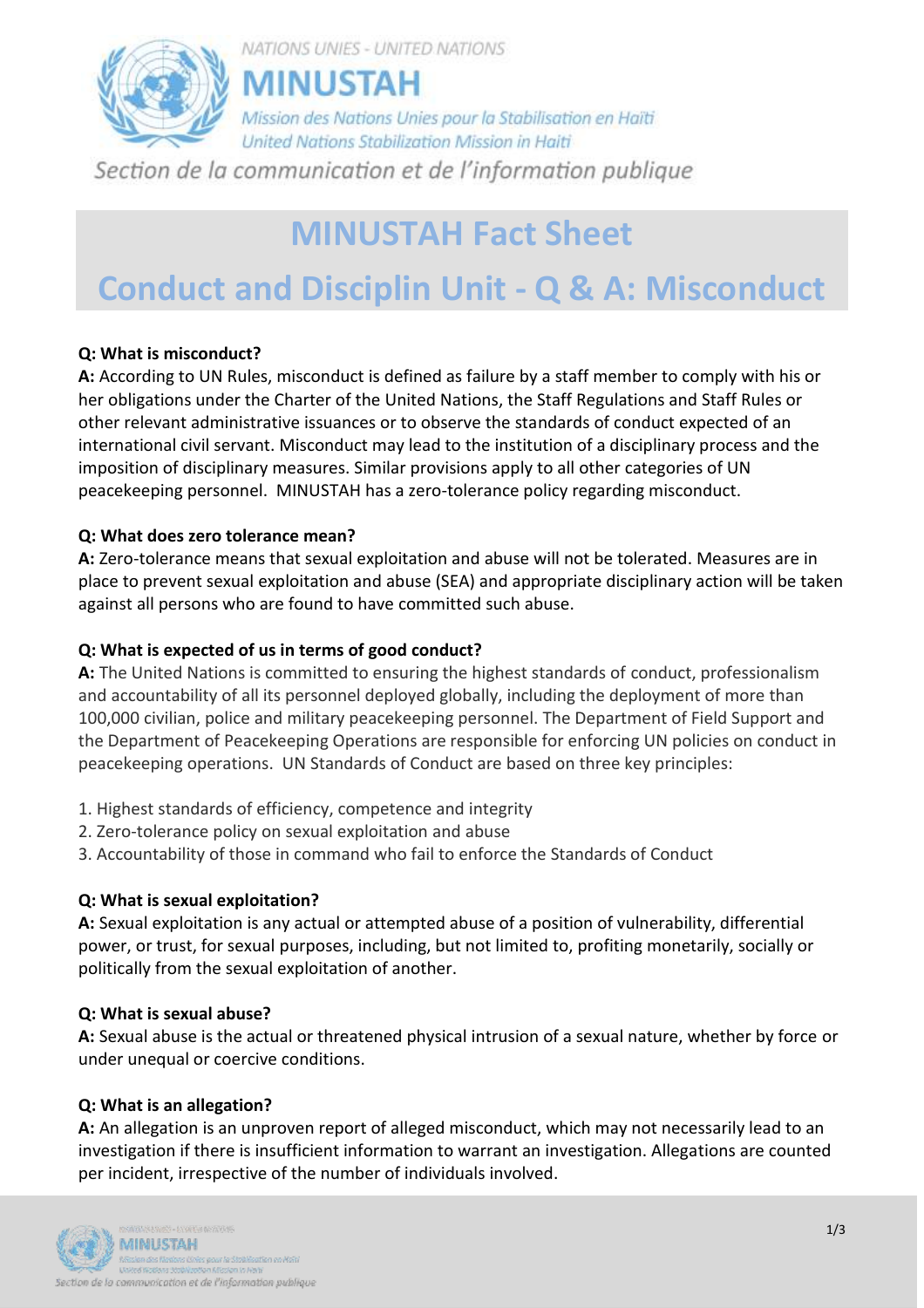#### **Q: Who is responsible for investigations?**

**A:** The Office of Internal Oversight Services (OIOS), the independent investigative arm of the UN, is responsible for investigating all Category 1 allegations, except for military contingents, for whom special provisions apply. Category 1 allegations include: all offences related to sexual exploitation and abuse including rape, transactional sex, exploitative relationships and sexual abuse (ST/SGB/2003/13), cases involving risk of loss of life to staff or to others, abuse of authority or staff, conflict of interest, gross mismanagement, bribery/corruption, illegal mineral trade, trafficking with prohibited goods, life threat/murder, abuse or torture of detainees, arms trade, physical assault, forgery, embezzlement, major theft/fraud, use, possession or distribution of illegal narcotics, waste of substantial resources, entitlement fraud and procurement violations.

Category 2 allegations may be investigated by the Special Investigation Unit (SIU), Military Police, UN Police and ad-hoc panels. This includes: discrimination, harassment, sexual harassment, abuse of authority, abusive behaviour, basic misuse of equipment or staff, simple theft/ fraud, infractions of regulations, rules or administrative issuances, traffic-related violations, conduct that could bring the UN into disrepute, breaking curfew, contract disputes and basic mismanagement.

#### **Q: Who is responsible for taking disciplinary action?**

**A:** The Office of Human Resources Management in the Department of Management takes decisions concerning disciplinary measures for civilian personnel.

When allegations of serious misconduct involving military and police personnel occur, the UN may repatriate the individuals concerned and ban them from future peacekeeping operations.

Members of military contingents deployed on peacekeeping missions remain under the exclusive jurisdiction of their national government. The responsibility for investigating an allegation of serious misconduct and taking subsequent disciplinary action rests with the Troop Contributing Country, in accordance with the revised model memorandum of understanding, endorsed by the General Assembly in 2007. The Troop Contributing Country involved must then report back to the UN on the outcome of misconduct investigations and actions taken.

#### **Q: What is the Conduct and Discipline Team (CDT)?**

**A:** Conduct and Discipline Teams (CDTs) in field missions handle all allegations of misconduct and advise mission leadership on all matters related to conduct and discipline for all categories of personnel. They report directly to the SRSG, and are the primary repositories for ALL allegations of misconduct. In MINUSTAH, the CDT coordinates with all mission components (civilian, military, and police) on all allegations of misconduct.

#### **Q: Does the UN provide assistance to victims of sexual exploitation and abuse?**

**A:** The UN has an overall strategy to provide assistance to victims of sexual exploitation and abuse (SEA). Assistance and support is offered based on individual needs directly arising from sexual exploitation or abuse. Medical, legal, psychosocial and immediate material care, as well as the facilitation of the pursuit of paternity and child support claims, is provided. In Haiti, MINUSTAH is working with other actors (UN agencies/funds/programmes, national organizations, NGOs, etc.) to identify available resources in the country.

#### **Q: What is the UN/MINUSTAH doing to prevent misconduct and SEA?**

**A:** The Conduct and Discipline Team (CDT) along with other Mission components is involved in a multi-pronged approach to prevent misconduct and SEA, including but not limited to: carrying out extensive training and awareness-raising efforts for all personnel (civilian, military, personnel) in all